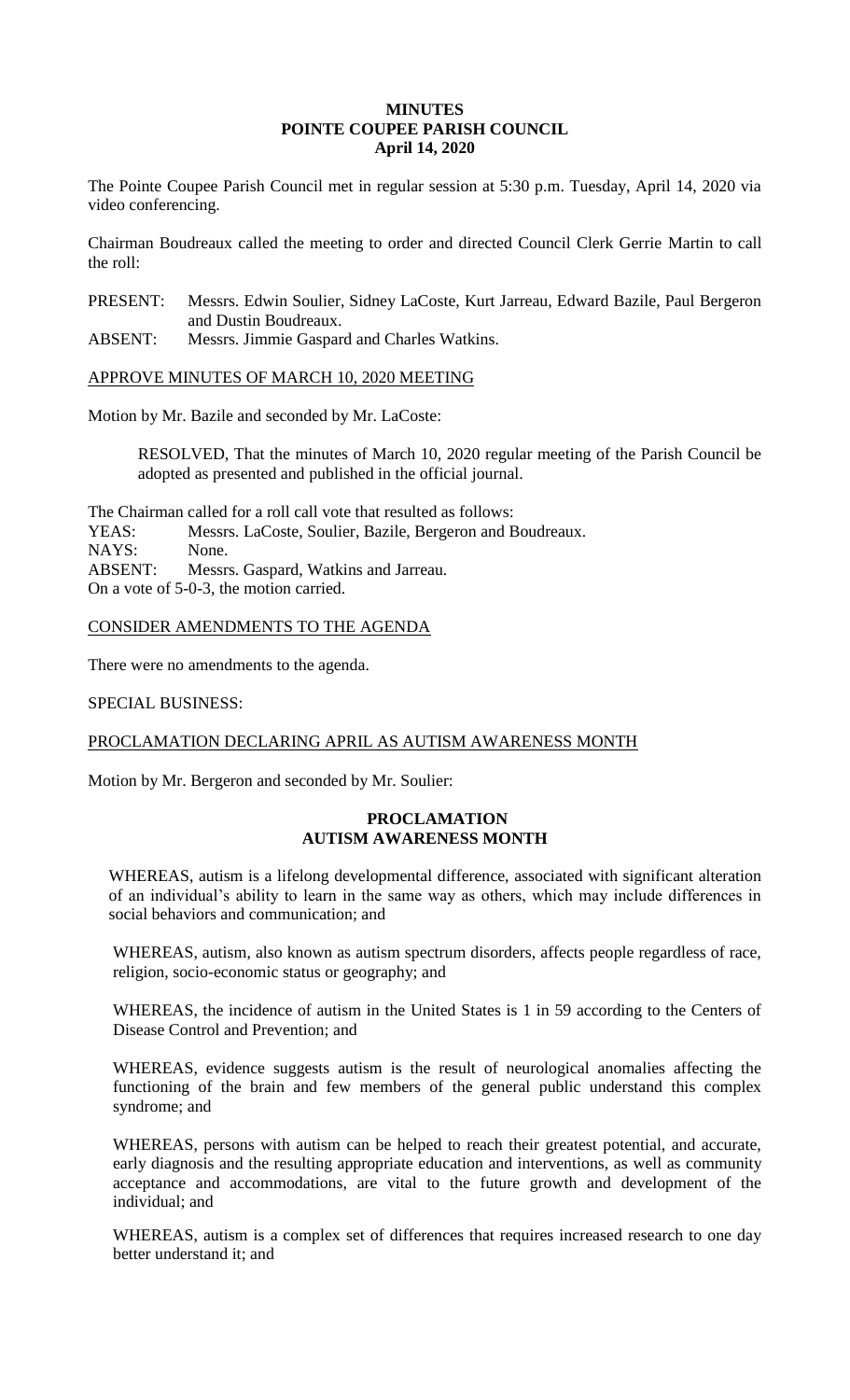WHEREAS, the greater recognition and understanding of autism can ensure that individuals with autism are accurately diagnosed and appropriately treated throughout their lives.

NOW, THEREFORE, I, DUSTIN BOUDREAUX, Chairman of the Pointe Coupee Parish Council, do hereby proclaim the month of April, 2020 as **AUTISM AWARENESS MONTH** in Pointe Coupee Parish, and encourage all citizens to reach out to the Families Helping Families of Greater Baton Rouge for support and to bring awareness of autism.

The Chairman called for a roll call vote that resulted as follows:

YEAS: Messrs. Bergeron, Bazile, Jarreau, Soulier, LaCoste and Boudreaux.

NAYS: Messrs. Watkins and Gaspard.

ABSENT: None.

On a vote of 6-0-2, the motion carried.

#### PARISH PRESIDENT'S REPORT

Parish President Thibaut gave an overview of the coronavirus in the parish reporting there were 49 confirmed cases, four confirmed deaths, 250 people have been tested, approximately 75 outstanding tests, and 10-15 people are being tested daily. The main office is closed to the public with limited staff working in the office & others working from home; the public is allowed access via email or telephone, and use of the drop box to submit any payments to the office; the Public Works Department is still operational with social distancing plan in place for employees and the public. He signed a proclamation authorizing the Planning and Zoning Commission President and Vice President to sign and approve plats without having a meeting, due to the social distancing guidelines. He gave an overview of the finances including sales tax and utilities collections, which reflect the months of December – February, and collections from March will show the affect the Covid-19 will have on the parish financially. There are three employees retiring in 2020; the cost of living salary adjustments for employees, and hiring of new employees have been postponed; purchases of large items have been suspended; and the litter abatement program has been suspended. In closing, he responded to questions from councilmembers.

### PUBLIC COMMENTS ON AGENDA ITEMS

Council Clerk Martin read a public comment statement received via email from Dr. Marianne Fairchild of Veterinary Medicine regarding agenda item No. 9 relative to a proposed ordinance amending Chapter 4 of the Parish Code of Ordinances relative to animals and fowl in the parish that is being introduced at the meeting. Dr. Fairchild proposed the parish adopt a three-year rabies vaccination and purchase of rabies tags for dogs in the parish.

### INTRODUCTION OF ORDINANCES:

# AN ORDINANCE TO AMEND CHAPTER 4 OF THE POINTE COUPEE PARISH CODE OF ORDINANCES RELATIVE TO ANIMALS AND FOWL IN THE PARISH. (PUBLIC HEARING MAY 12, 2020)

#### NOTICE OF INTRODUCTION OF ORDINANCE AND OF PUBLIC HEARING

NOTICE IS HEREBY GIVEN that a proposed ordinance to amend Chapter 4 of the Pointe Coupee Parish Code of Ordinances relative to animals and fowl in the parish, and further providing with respect thereto has been introduced before the Pointe Coupee Parish Council, and that a public hearing will be held relative thereto at 5:30 p.m., Tuesday, May 12, 2020 at the Parish Council Meeting Room, Courthouse Annex, 160 East Main Street, New Roads, Louisiana, after which said ordinance may be considered for adoption. All interested persons are urged to attend.

AN ORDINANCE TO AMEND CHAPTER 22 OF THE POINTE COUPEE PARISH CODE OF ORDINANCES RELATIVE TO SUBDIVISION IN THE PARISH. (PUBLIC HEARING MAY 12, 2020)

NOTICE OF INTRODUCTION OF ORDINANCE AND OF PUBLIC HEARING